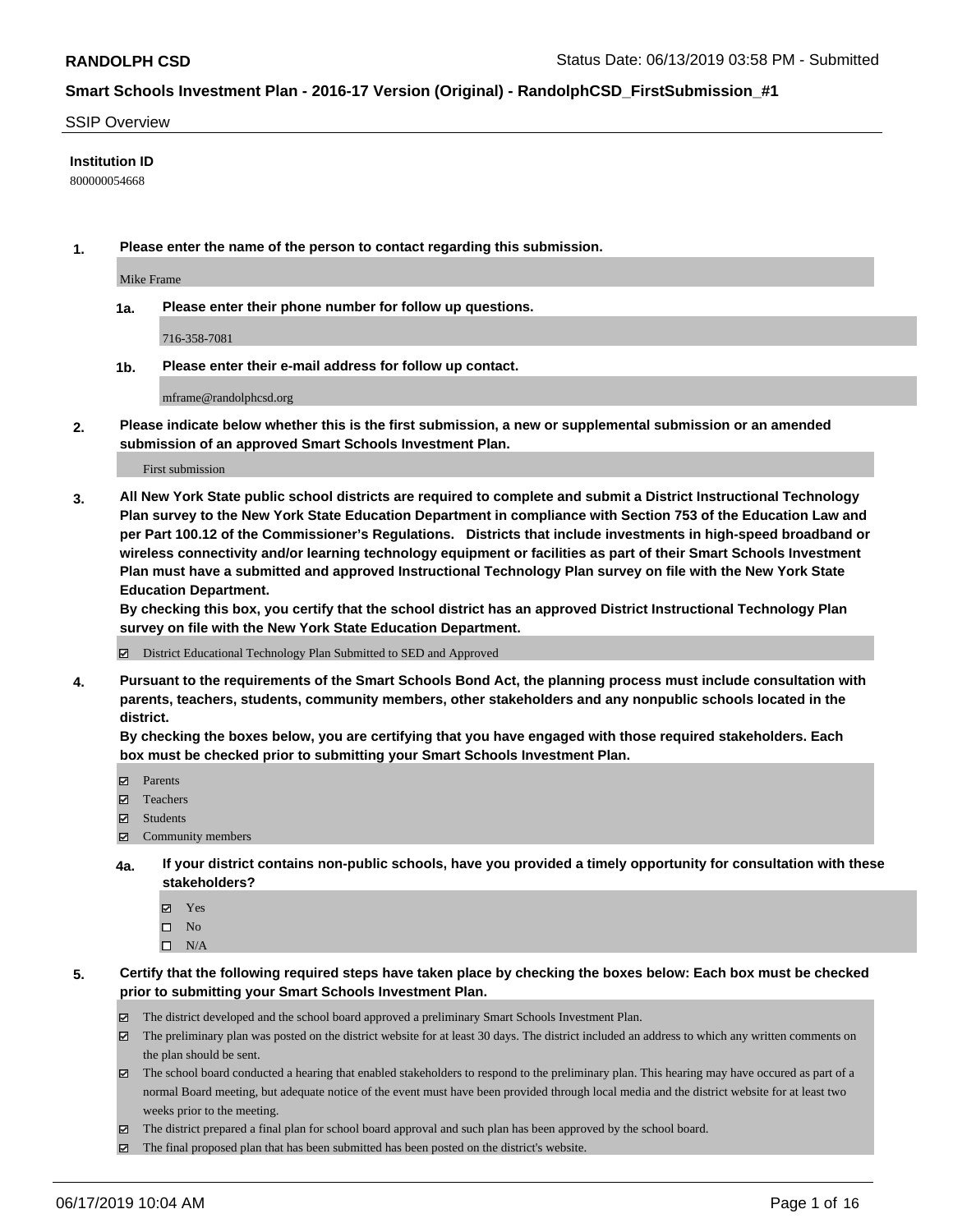SSIP Overview

**5a. Please upload the proposed Smart Schools Investment Plan (SSIP) that was posted on the district's website, along with any supporting materials. Note that this should be different than your recently submitted Educational Technology Survey. The Final SSIP, as approved by the School Board, should also be posted on the website and remain there during the course of the projects contained therein.**

Smart Schools Investment Plan - SSIP1 - FINAL.docx

**5b. Enter the webpage address where the final Smart Schools Investment Plan is posted. The Plan should remain posted for the life of the included projects.**

https://www.randolphcsd.org/Page/4348

**6. Please enter an estimate of the total number of students and staff that will benefit from this Smart Schools Investment Plan based on the cumulative projects submitted to date.**

1,075

**7. An LEA/School District may partner with one or more other LEA/School Districts to form a consortium to pool Smart Schools Bond Act funds for a project that meets all other Smart School Bond Act requirements. Each school district participating in the consortium will need to file an approved Smart Schools Investment Plan for the project and submit a signed Memorandum of Understanding that sets forth the details of the consortium including the roles of each respective district.**

 $\Box$  The district plans to participate in a consortium to partner with other school district(s) to implement a Smart Schools project.

#### **8. Please enter the name and 6-digit SED Code for each LEA/School District participating in the Consortium.**

| Partner LEA/District | <b>ISED BEDS Code</b> |
|----------------------|-----------------------|
| (No Response)        | (No Response)         |

#### **9. Please upload a signed Memorandum of Understanding with all of the participating Consortium partners.**

(No Response)

**10. Your district's Smart Schools Bond Act Allocation is:**

\$1,076,341

**11. Enter the budget sub-allocations by category that you are submitting for approval at this time. If you are not budgeting SSBA funds for a category, please enter 0 (zero.) If the value entered is \$0, you will not be required to complete that survey question.**

|                                       | Sub-<br><b>Allocations</b> |
|---------------------------------------|----------------------------|
| <b>School Connectivity</b>            | 543,328                    |
| Connectivity Projects for Communities | $\mathbf 0$                |
| Classroom Technology                  | $\mathbf 0$                |
| Pre-Kindergarten Classrooms           | 0                          |
| Replace Transportable Classrooms      | $\Omega$                   |
| High-Tech Security Features           | $\Omega$                   |
| Totals:                               | 543,328                    |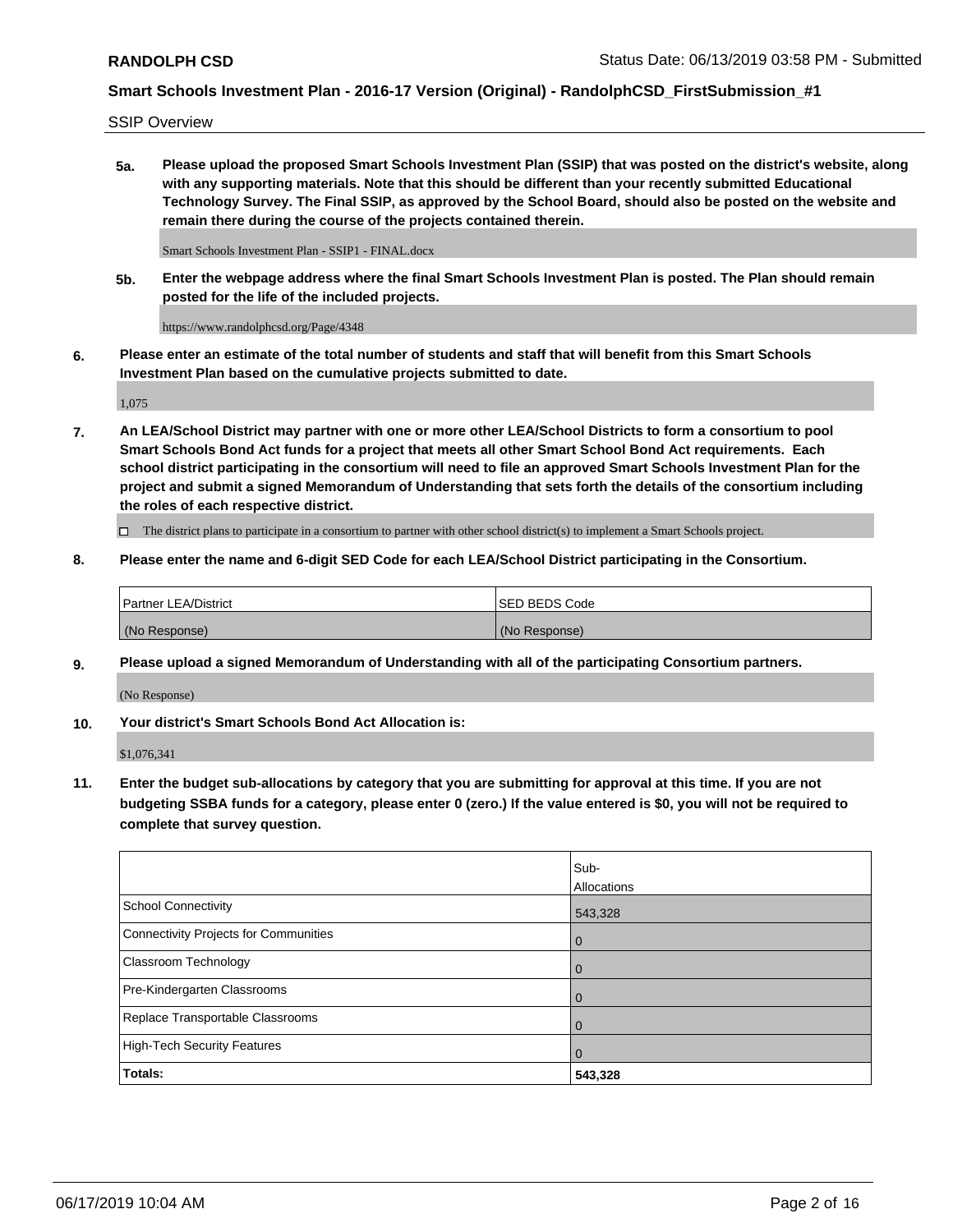School Connectivity

- **1. In order for students and faculty to receive the maximum benefit from the technology made available under the Smart Schools Bond Act, their school buildings must possess sufficient connectivity infrastructure to ensure that devices can be used during the school day. Smart Schools Investment Plans must demonstrate that:**
	- **• sufficient infrastructure that meets the Federal Communications Commission's 100 Mbps per 1,000 students standard currently exists in the buildings where new devices will be deployed, or**
	- **• is a planned use of a portion of Smart Schools Bond Act funds, or**
	- **• is under development through another funding source.**

**Smart Schools Bond Act funds used for technology infrastructure or classroom technology investments must increase the number of school buildings that meet or exceed the minimum speed standard of 100 Mbps per 1,000 students and staff within 12 months. This standard may be met on either a contracted 24/7 firm service or a "burstable" capability. If the standard is met under the burstable criteria, it must be:**

**1. Specifically codified in a service contract with a provider, and**

**2. Guaranteed to be available to all students and devices as needed, particularly during periods of high demand, such as computer-based testing (CBT) periods.**

### **Please describe how your district already meets or is planning to meet this standard within 12 months of plan submission.**

Our district already meets the minimum speed standard of 100 MBPS per 1,000 students and staff, utilizing a 1 GBPS fiber ethernet connection through Erie I BOCES/WNYRIC.

- **1a. If a district believes that it will be impossible to meet this standard within 12 months, it may apply for a waiver of this requirement, as described on the Smart Schools website. The waiver must be filed and approved by SED prior to submitting this survey.**
	- $\Box$  By checking this box, you are certifying that the school district has an approved waiver of this requirement on file with the New York State Education Department.

#### **2. Connectivity Speed Calculator (Required)**

|                         | Number of<br>Students | Multiply by<br>100 Kbps | Divide by 1000 Current Speed<br>to Convert to<br>Required<br>Speed in Mb | l in Mb | <b>Expected</b><br>Speed to be<br>Attained Within Required<br>12 Months | <b>Expected Date</b><br>When<br>Speed Will be<br>Met |
|-------------------------|-----------------------|-------------------------|--------------------------------------------------------------------------|---------|-------------------------------------------------------------------------|------------------------------------------------------|
| <b>Calculated Speed</b> | 950                   | 95,000                  | 95                                                                       | 1000    | 1000                                                                    | <b>Already Met</b>                                   |

## **3. Describe how you intend to use Smart Schools Bond Act funds for high-speed broadband and/or wireless connectivity projects in school buildings.**

We intend on using the Smart Schools Bond Act funds for connectivity through both Wired and Wireless connections. Our plan is to replace and expand our Cisco Network Infrastructure with new routing and/or LAN switching equipment and to replace our existing Cisco Wireless Network Infrastructure with a next generation Cisco Wireless Network. We are looking to the future with our new routing and LAN switching equipment as our next Smart Schools project will entail IP Security devices (Cameras, Access Control, etc.) which will require additional data ports to be available in our data closets. Our existing Wireless network is aging out and with the high demand of wireless devices, the need for newer wireless protocols, additional access points, and additional capacity have become necessary. All nonpublic schools in our district are Amish schools, they have chosen not to participate in the SSBA pogram.

## **4. Describe the linkage between the district's District Instructional Technology Plan and the proposed projects. (There should be a link between your response to this question and your response to Question 1 in Part E. Curriculum and Instruction "What are the district's plans to use digital connectivity and technology to improve teaching and learning?)**

Our district's plan to use digital connectivity and technology to improve teaching and learning is to continue our movement towards a complete 1:1 initiative through all grade levels in the district. The availability of a robust and highly available wired and wireless network is a necessity to ensure a seamless transition to a 1:1 initiative.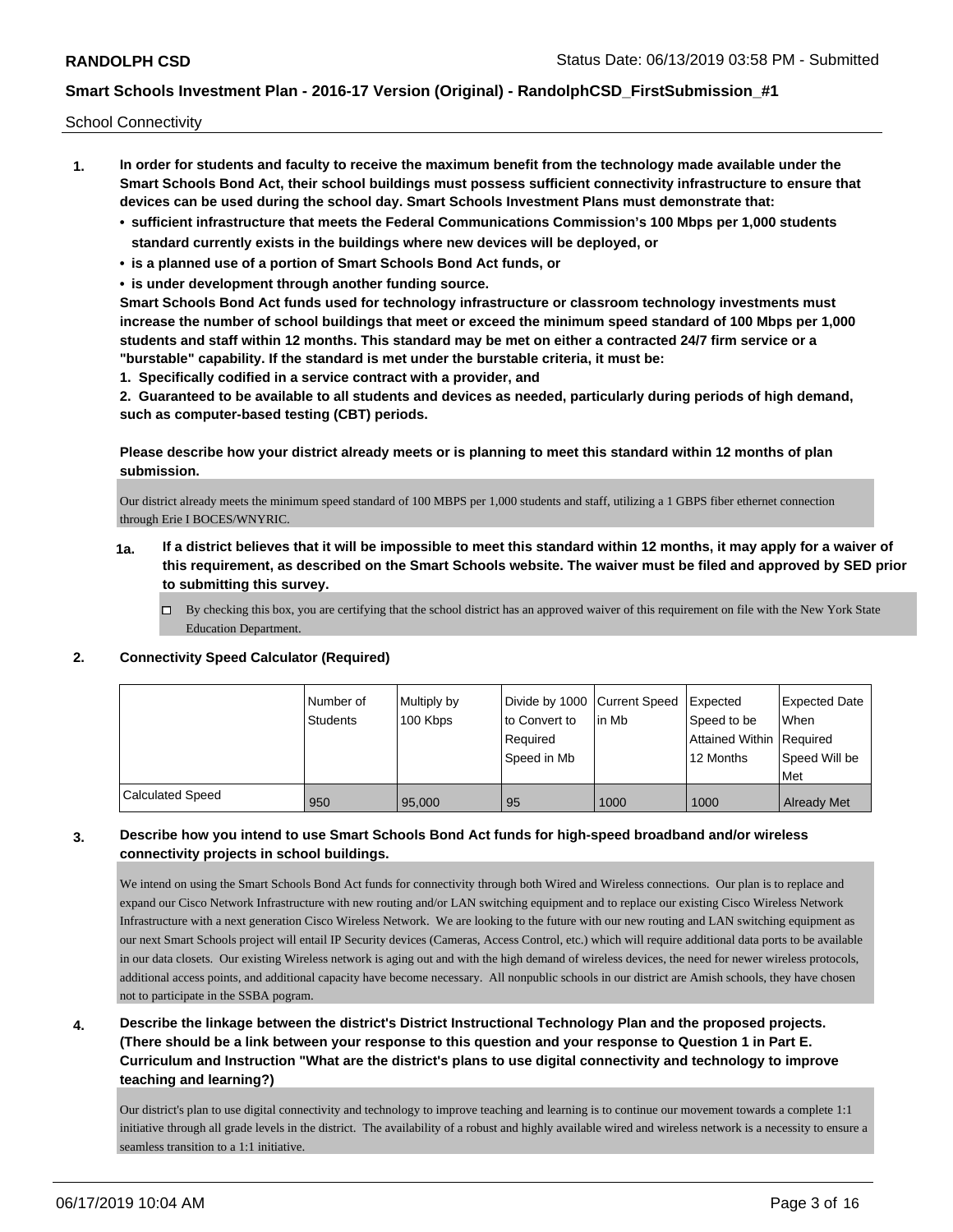School Connectivity

**5. If the district wishes to have students and staff access the Internet from wireless devices within the school building, or in close proximity to it, it must first ensure that it has a robust Wi-Fi network in place that has sufficient bandwidth to meet user demand.**

**Please describe how you have quantified this demand and how you plan to meet this demand.**

Our current wireless network is marginally sufficient, but is at capacity and does now allow for the highest transmission speeds to allow for a smooth user experience. With the implementation of this Smart Schools application, our wireless network will be replaced with redundant wireless controllers and an increased coverage of access points to ensure wireless is available throughout our campus.

**6. As indicated on Page 5 of the guidance, the Office of Facilities Planning will have to conduct a preliminary review of all capital projects, including connectivity projects.**

**Please indicate on a separate row each project number given to you by the Office of Facilities Planning.**

| Project Number  |  |
|-----------------|--|
| 043001047999BA1 |  |
| (No Response)   |  |

**7. Certain high-tech security and connectivity infrastructure projects may be eligible for an expedited review process as determined by the Office of Facilities Planning.**

**Was your project deemed eligible for streamlined review?**

Yes

- **7a. Districts that choose the Streamlined Review Process will be required to certify that they have reviewed all installations with their licensed architect or engineer of record and provide that person's name and license number. The licensed professional must review the products and proposed method of installation prior to implementation and review the work during and after completion in order to affirm that the work was codecompliant, if requested.**
	- I certify that I have reviewed all installations with a licensed architect or engineer of record.
- **8. Include the name and license number of the architect or engineer of record.**

| 'Name               | License Number |
|---------------------|----------------|
| William K. Zografos | 36434          |

**9. If you are submitting an allocation for School Connectivity complete this table. Note that the calculated Total at the bottom of the table must equal the Total allocation for this category that you entered in the SSIP Overview overall budget.** 

|                                            | Sub-<br><b>Allocation</b> |
|--------------------------------------------|---------------------------|
| Network/Access Costs                       | 476,556                   |
| <b>Outside Plant Costs</b>                 | (No Response)             |
| School Internal Connections and Components | 66,772                    |
| <b>Professional Services</b>               | (No Response)             |
| Testing                                    | (No Response)             |
| <b>Other Upfront Costs</b>                 | (No Response)             |
| <b>Other Costs</b>                         | (No Response)             |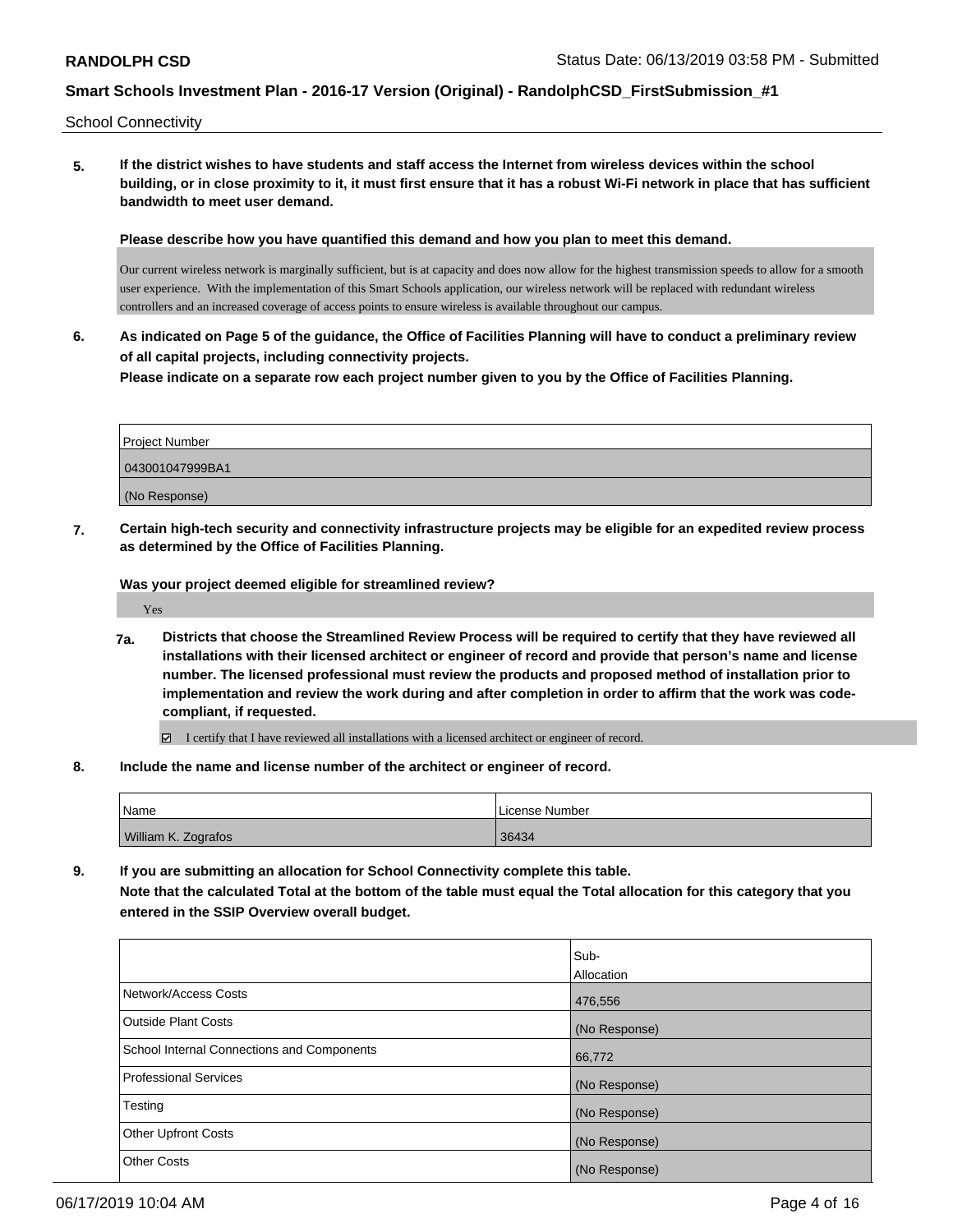School Connectivity

|         | Sub-       |
|---------|------------|
|         | Allocation |
| Totals: | 543,328    |

**10. Please detail the type, quantity, per unit cost and total cost of the eligible items under each sub-category. This is especially important for any expenditures listed under the "Other" category. All expenditures must be eligible for tax-exempt financing to be reimbursed through the SSBA. Sufficient detail must be provided so that we can verify this is the case. If you have any questions, please contact us directly through smartschools@nysed.gov. NOTE: Wireless Access Points should be included in this category, not under Classroom Educational Technology, except those that will be loaned/purchased for nonpublic schools.**

| Select the allowable expenditure<br>type.<br>Repeat to add another item under<br>each type. | Item to be purchased                                                  | Quantity                  | Cost per Item | <b>Total Cost</b> |
|---------------------------------------------------------------------------------------------|-----------------------------------------------------------------------|---------------------------|---------------|-------------------|
| <b>Connections/Components</b>                                                               | Installation Services: Switching and<br><b>Wireless Upgrades</b>      | $\mathbf{1}$              | 65,177        | 65,177            |
| <b>Network/Access Costs</b>                                                                 | Cisco Catalyst 2960-X 48GiGE PoE<br>740W, 2x10G SFTP+, LAN Base       | $\ensuremath{\mathsf{3}}$ | 3,998         | 11,993            |
| <b>Network/Access Costs</b>                                                                 | Cisco Catalyst 2960-X 48GiGE PoE<br>740W, 2x10G SFTP+, LAN Base       | $\overline{2}$            | 3,298         | 6,595             |
| <b>Connections/Components</b>                                                               | Cisco Catalyst 2960-X FlexStack Plus<br><b>Stacking Module</b>        | 2                         | 598           | 1,195             |
| <b>Network/Access Costs</b>                                                                 | Cisco Catalyst 4500 E-Series<br>Supervisor 8L-E                       | 11                        | 5,998         | 65,973            |
| <b>Network/Access Costs</b>                                                                 | Cisco Catalyst 4500E 48-Port UPOE<br>10/100/1000 (RJ45)               | 45                        | 4,498         | 202,388           |
| <b>Network/Access Costs</b>                                                                 | Cisco Catalyst 4500 4200W AC Dual<br>Input Power Supply (Data+POE)    | $\overline{2}$            | 1,498         | 2,995             |
| <b>Network/Access Costs</b>                                                                 | Cisco Catalyst 4500-X 16 Port 10G IP<br>Base, Front-to-Back, No P/S   | $\mathbf{1}$              | 8.000         | 8.000             |
| <b>Network/Access Costs</b>                                                                 | Cisco Catalyst 4500-X 750W AC Front<br>to Back Cooling Power Supply   | 2                         | 1.000         | 2,000             |
| Connections/Components                                                                      | Cisco 10GBASE-CU SFP+ Cable 1<br>Meter                                | 8                         | 50            | 400               |
| <b>Network/Access Costs</b>                                                                 | Cisco 5520 Wireless Controller<br>supporting 50 Aps w/Rack Kit        | $\mathbf{1}$              | 12,500        | 12,500            |
| <b>Network/Access Costs</b>                                                                 | Cisco 770W AC Hot-Plug Power<br>Supply for 5520 Controller            | $\overline{2}$            | 350           | 699               |
| <b>Network/Access Costs</b>                                                                 | Cisco 5520 Wireless Controller 1 AP<br><b>Adder License</b>           | 100                       | 100           | 10,000            |
| <b>Network/Access Costs</b>                                                                 | Cisco 5520 Wireless Controller w/Rack<br>Kit                          | $\mathbf{1}$              | 10,000        | 10,000            |
| <b>Network/Access Costs</b>                                                                 | Cisco 3802 802.11ac W2 AP w/CA;<br>4x4:3; Mod; Int Ang; mGig B Domain | 150                       | 825           | 123,750           |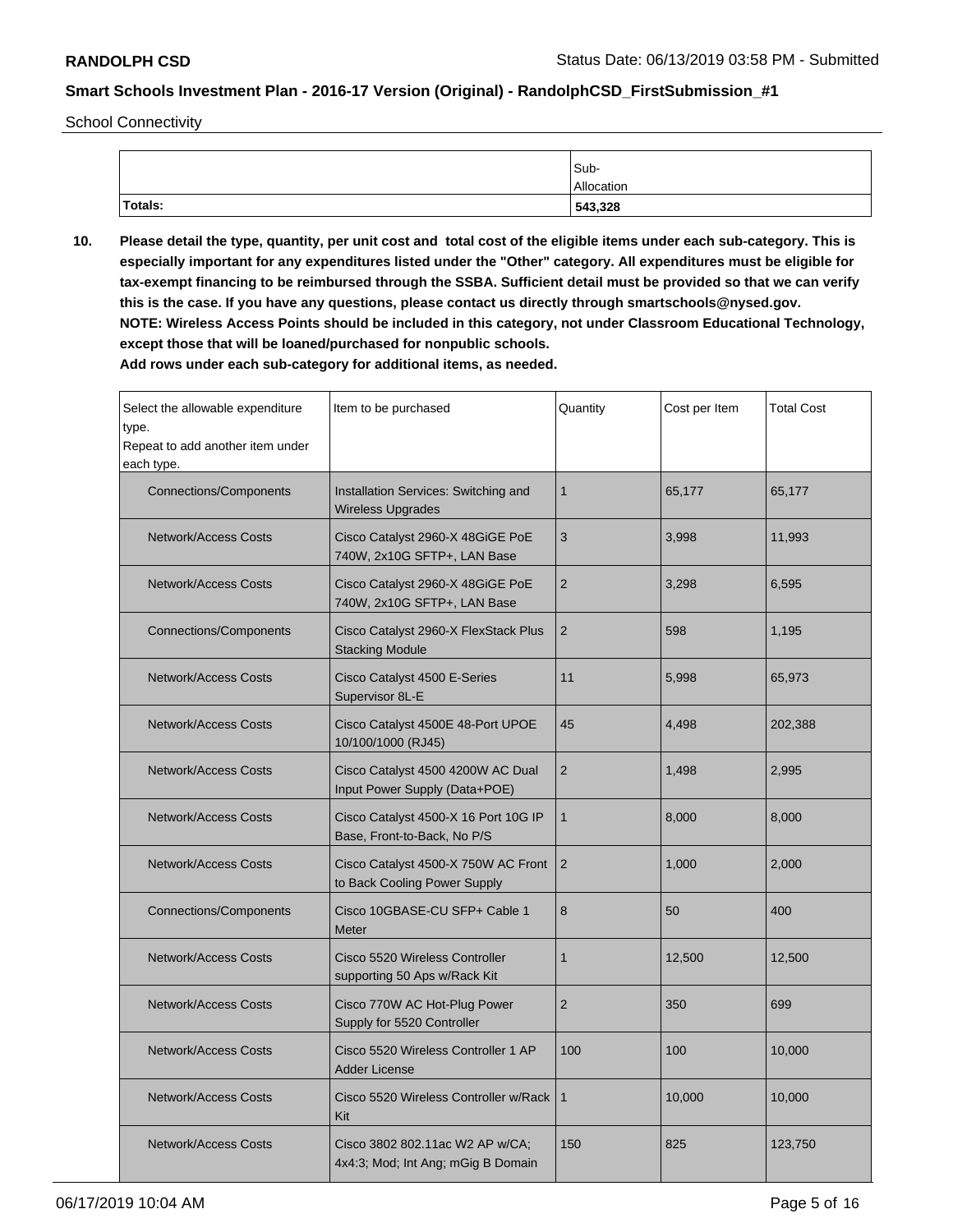School Connectivity

| Select the allowable expenditure<br>type.<br>Repeat to add another item under<br>each type. | Item to be purchased                                         | Quantity       | Cost per Item  | <b>Total Cost</b> |
|---------------------------------------------------------------------------------------------|--------------------------------------------------------------|----------------|----------------|-------------------|
| <b>Network/Access Costs</b>                                                                 | Cisco Prime Infrastructure 3.1<br>Software                   | $\mathbf{1}$   | 13             | 13                |
| <b>Network/Access Costs</b>                                                                 | Cisco Ent Mgmt: PI 3.x Platform Base<br>License              | $\mathbf{1}$   | 48             | 48                |
| <b>Network/Access Costs</b>                                                                 | Cisco Ent Mgmt: PI 3.x LF, AS &<br>APIC-EM License, 1 AP     | 150            | 53             | 7,875             |
| <b>Network/Access Costs</b>                                                                 | Cisco Ent Mgmt: PI 3.X LF, AS &<br>APIC-EM License, 1 Cat 2K | 5              | 53             | 263               |
| <b>Network/Access Costs</b>                                                                 | Cisco Ent Mgmt: PI 3.X LF, AS &<br>APIC-EM Licence, 1 Cat 4K | 15             | 105            | 1,575             |
| <b>Network/Access Costs</b>                                                                 | Cisco Ent Mgmt: PI 3.X LF, AS<br>License, 1 Nexus 3K         | $\overline{2}$ | 263            | 525               |
| <b>Network/Access Costs</b>                                                                 | SNTC-8x5xNBD Catalyst 4500-X 16<br>Port 10G IP Base          | $\mathbf{1}$   | 734            | 734               |
| <b>Network/Access Costs</b>                                                                 | SNTC-8x5xNBD Cisco 5520 Wireless<br>Controller               | $\mathbf{1}$   | 2,210          | 2,210             |
| <b>Network/Access Costs</b>                                                                 | SWSS Upgrades Cisco 5520 Wireless<br>Control 1 AP A          | 100            | 18             | 1,768             |
| Network/Access Costs                                                                        | SNTC-8x5XNBD Cisco 5520 Wireless<br>Controller               | $\mathbf 1$    | 1,768          | 1,768             |
| <b>Network/Access Costs</b>                                                                 | SWSS Upgrades Prime Infrastructure<br>3.1 Software           | $\mathbf{1}$   | $\overline{4}$ | 4                 |
| <b>Network/Access Costs</b>                                                                 | SWSS Upgrades Cisco Ent MGMT PI<br>3.x Platform Base Lic     | $\mathbf{1}$   | 13             | 13                |
| <b>Network/Access Costs</b>                                                                 | SWSS Upgrades Cisco Ent MGMT PI<br>3.x LF, AS APC-EM         | 150            | 15             | 2,205             |
| Network/Access Costs                                                                        | SWSS Upgrades Cisco Ent MGMT: PI<br>3                        | $5\phantom{1}$ | 15             | 74                |
| <b>Network/Access Costs</b>                                                                 | SWSS Upgrades Cisco Ent MGMT: PI<br>3.x LF, AS APIC-EM L     | 15             | 29             | 441               |
| <b>Network/Access Costs</b>                                                                 | SWSS Upgrades Cisco Ent MGMT: PI<br>3.x LF, AS Lic, 1 Nexus  | $\sqrt{2}$     | 74             | 147               |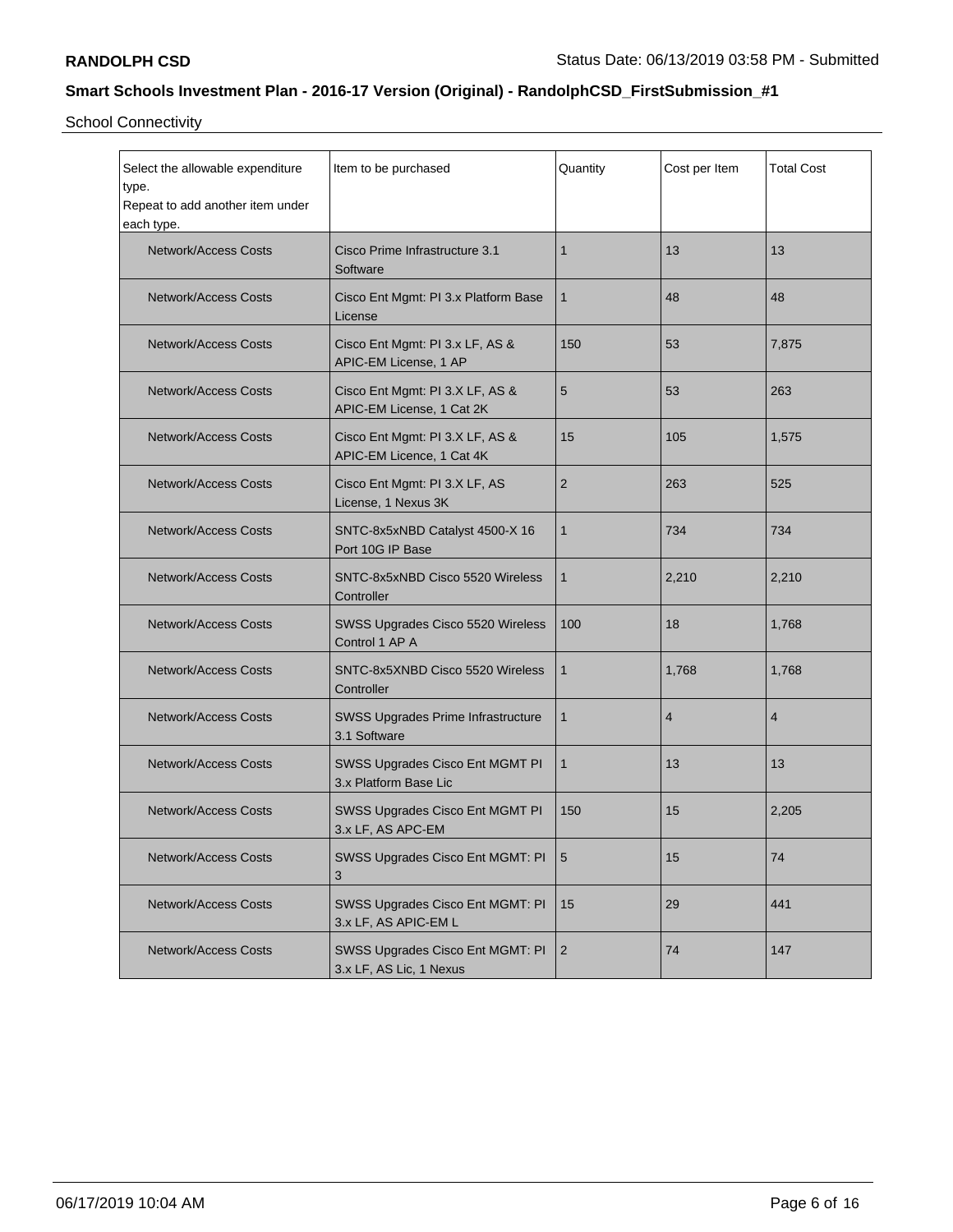Community Connectivity (Broadband and Wireless)

**1. Describe how you intend to use Smart Schools Bond Act funds for high-speed broadband and/or wireless connectivity projects in the community.**

(No Response)

**2. Please describe how the proposed project(s) will promote student achievement and increase student and/or staff access to the Internet in a manner that enhances student learning and/or instruction outside of the school day and/or school building.**

(No Response)

**3. Community connectivity projects must comply with all the necessary local building codes and regulations (building and related permits are not required prior to plan submission).**

 $\Box$  I certify that we will comply with all the necessary local building codes and regulations.

**4. Please describe the physical location of the proposed investment.**

(No Response)

**5. Please provide the initial list of partners participating in the Community Connectivity Broadband Project, along with their Federal Tax Identification (Employer Identification) number.**

| <b>Project Partners</b> | Federal ID#   |
|-------------------------|---------------|
| (No Response)           | (No Response) |

**6. If you are submitting an allocation for Community Connectivity, complete this table.**

**Note that the calculated Total at the bottom of the table must equal the Total allocation for this category that you entered in the SSIP Overview overall budget.**

|                              | Sub-Allocation |
|------------------------------|----------------|
| Network/Access Costs         | (No Response)  |
| Outside Plant Costs          | (No Response)  |
| <b>Tower Costs</b>           | (No Response)  |
| Customer Premises Equipment  | (No Response)  |
| <b>Professional Services</b> | (No Response)  |
| Testing                      | (No Response)  |
| <b>Other Upfront Costs</b>   | (No Response)  |
| <b>Other Costs</b>           | (No Response)  |
| Totals:                      | 0              |

**7. Please detail the type, quantity, per unit cost and total cost of the eligible items under each sub-category. This is especially important for any expenditures listed under the "Other" category. All expenditures must be capital-bond eligible to be reimbursed through the SSBA. If you have any questions, please contact us directly through smartschools@nysed.gov.**

| Select the allowable expenditure | Item to be purchased | Quantity      | Cost per Item | <b>Total Cost</b> |
|----------------------------------|----------------------|---------------|---------------|-------------------|
| type.                            |                      |               |               |                   |
| Repeat to add another item under |                      |               |               |                   |
| each type.                       |                      |               |               |                   |
| (No Response)                    | (No Response)        | (No Response) | (No Response) | (No Response)     |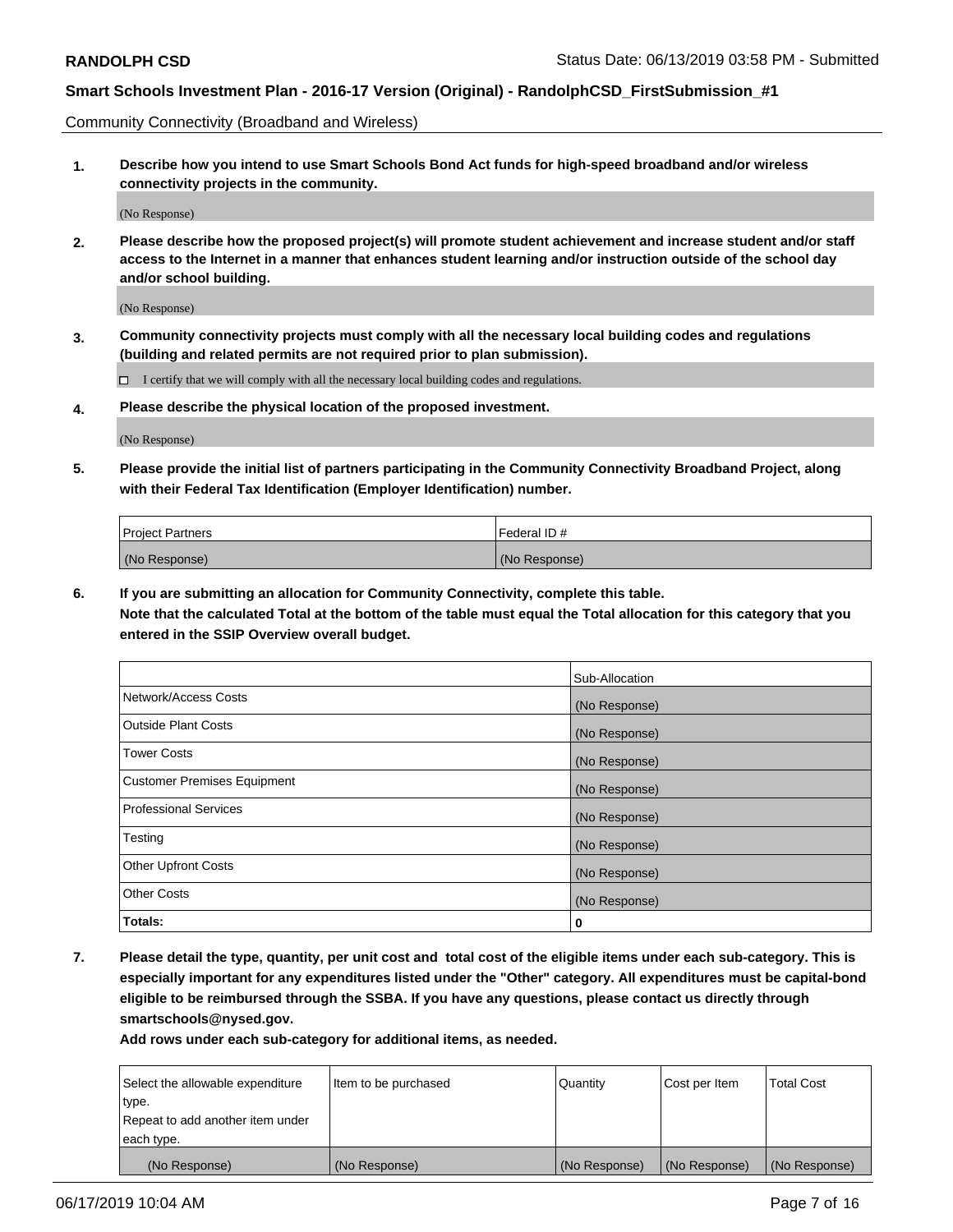#### Classroom Learning Technology

**1. In order for students and faculty to receive the maximum benefit from the technology made available under the Smart Schools Bond Act, their school buildings must possess sufficient connectivity infrastructure to ensure that devices can be used during the school day. Smart Schools Investment Plans must demonstrate that sufficient infrastructure that meets the Federal Communications Commission's 100 Mbps per 1,000 students standard currently exists in the buildings where new devices will be deployed, or is a planned use of a portion of Smart Schools Bond Act funds, or is under development through another funding source. Smart Schools Bond Act funds used for technology infrastructure or classroom technology investments must increase the number of school buildings that meet or exceed the minimum speed standard of 100 Mbps per 1,000 students and staff within 12 months. This standard may be met on either a contracted 24/7 firm service or a**

- **"burstable" capability. If the standard is met under the burstable criteria, it must be:**
- **1. Specifically codified in a service contract with a provider, and**

**2. Guaranteed to be available to all students and devices as needed, particularly during periods of high demand, such as computer-based testing (CBT) periods.**

**Please describe how your district already meets or is planning to meet this standard within 12 months of plan submission.**

(No Response)

- **1a. If a district believes that it will be impossible to meet this standard within 12 months, it may apply for a waiver of this requirement, as described on the Smart Schools website. The waiver must be filed and approved by SED prior to submitting this survey.**
	- By checking this box, you are certifying that the school district has an approved waiver of this requirement on file with the New York State Education Department.

#### **2. Connectivity Speed Calculator (Required)**

|                         | I Number of<br>Students | Multiply by<br>100 Kbps | to Convert to<br>Required<br>Speed in Mb | Divide by 1000 Current Speed Expected<br>lin Mb | Speed to be<br>Attained Within Required<br>12 Months | Expected Date<br>When<br>Speed Will be<br>Met |
|-------------------------|-------------------------|-------------------------|------------------------------------------|-------------------------------------------------|------------------------------------------------------|-----------------------------------------------|
| <b>Calculated Speed</b> | (No<br>Response)        | (No Response)           | (No<br>Response)                         | (No<br>Response)                                | (No<br>Response)                                     | (No<br>Response)                              |

**3. If the district wishes to have students and staff access the Internet from wireless devices within the school building, or in close proximity to it, it must first ensure that it has a robust Wi-Fi network in place that has sufficient bandwidth to meet user demand.**

**Please describe how you have quantified this demand and how you plan to meet this demand.**

(No Response)

**4. All New York State public school districts are required to complete and submit an Instructional Technology Plan survey to the New York State Education Department in compliance with Section 753 of the Education Law and per Part 100.12 of the Commissioner's Regulations.**

**Districts that include educational technology purchases as part of their Smart Schools Investment Plan must have a submitted and approved Instructional Technology Plan survey on file with the New York State Education Department.**

- $\Box$  By checking this box, you are certifying that the school district has an approved Instructional Technology Plan survey on file with the New York State Education Department.
- **5. Describe the devices you intend to purchase and their compatibility with existing or planned platforms or systems. Specifically address the adequacy of each facility's electrical, HVAC and other infrastructure necessary to install and support the operation of the planned technology.**

(No Response)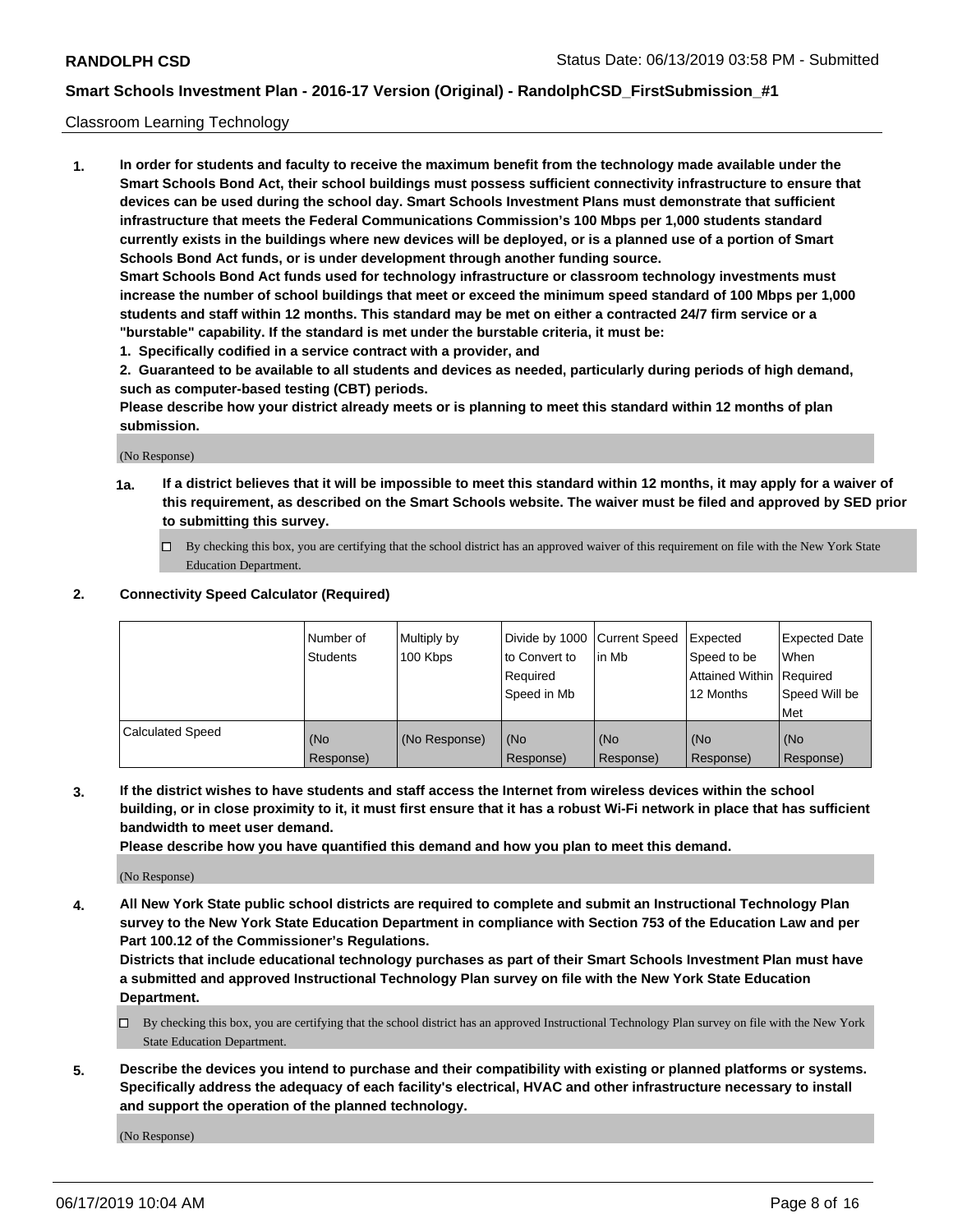#### Classroom Learning Technology

- **6. Describe how the proposed technology purchases will:**
	- **> enhance differentiated instruction;**
	- **> expand student learning inside and outside the classroom;**
	- **> benefit students with disabilities and English language learners; and**
	- **> contribute to the reduction of other learning gaps that have been identified within the district.**

**The expectation is that districts will place a priority on addressing the needs of students who struggle to succeed in a rigorous curriculum. Responses in this section should specifically address this concern and align with the district's Instructional Technology Plan (in particular Question 2 of E. Curriculum and Instruction: "Does the district's instructional technology plan address the needs of students with disabilities to ensure equitable access to instruction, materials and assessments?" and Question 3 of the same section: "Does the district's instructional technology plan address the provision of assistive technology specifically for students with disabilities to ensure access to and participation in the general curriculum?"**

(No Response)

**7. Where appropriate, describe how the proposed technology purchases will enhance ongoing communication with parents and other stakeholders and help the district facilitate technology-based regional partnerships, including distance learning and other efforts.**

(No Response)

**8. Describe the district's plan to provide professional development to ensure that administrators, teachers and staff can employ the technology purchased to enhance instruction successfully.**

**Note: This response should be aligned and expanded upon in accordance with your district's response to Question 1 of F. Professional Development of your Instructional Technology Plan: "Please provide a summary of professional development offered to teachers and staff, for the time period covered by this plan, to support technology to enhance teaching and learning. Please include topics, audience and method of delivery within your summary."**

(No Response)

- **9. Districts must contact the SUNY/CUNY teacher preparation program that supplies the largest number of the district's new teachers to request advice on innovative uses and best practices at the intersection of pedagogy and educational technology.**
	- By checking this box, you certify that you have contacted the SUNY/CUNY teacher preparation program that supplies the largest number of your new teachers to request advice on these issues.
	- **9a. Please enter the name of the SUNY or CUNY Institution that you contacted.**

(No Response)

**9b. Enter the primary Institution phone number.**

(No Response)

**9c. Enter the name of the contact person with whom you consulted and/or will be collaborating with on innovative uses of technology and best practices.**

(No Response)

**10. A district whose Smart Schools Investment Plan proposes the purchase of technology devices and other hardware must account for nonpublic schools in the district.**

**Are there nonpublic schools within your school district?**

Yes

 $\square$  No

**11. Nonpublic Classroom Technology Loan Calculator**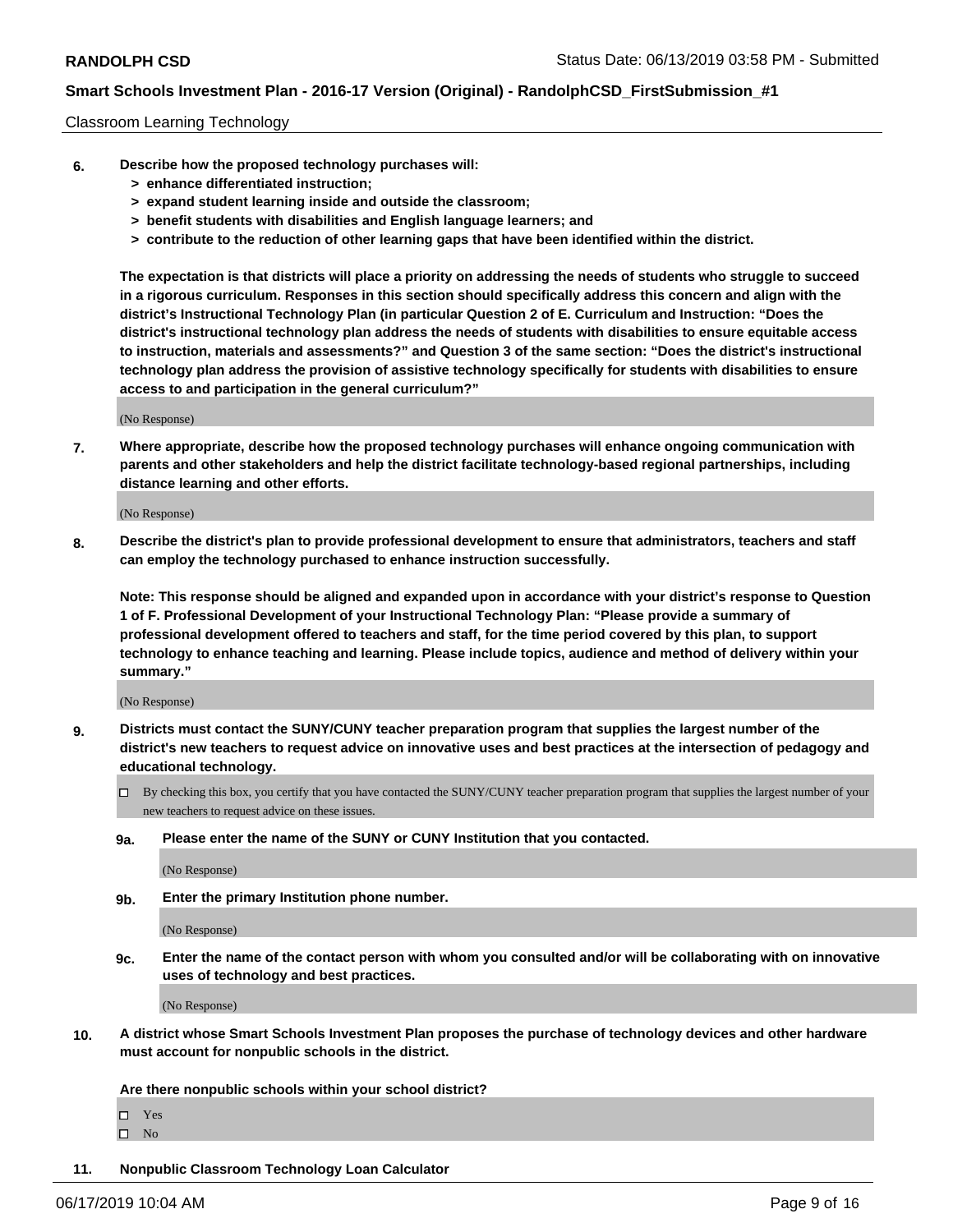#### Classroom Learning Technology

**The Smart Schools Bond Act provides that any Classroom Learning Technology purchases made using Smart Schools funds shall be lent, upon request, to nonpublic schools in the district. However, no school district shall be required to loan technology in amounts greater than the total obtained and spent on technology pursuant to the Smart Schools Bond Act and the value of such loan may not exceed the total of \$250 multiplied by the nonpublic school enrollment in the base year at the time of enactment. See:**

**http://www.p12.nysed.gov/mgtserv/smart\_schools/docs/Smart\_Schools\_Bond\_Act\_Guidance\_04.27.15\_Final.pdf.**

|                                       | 1. Classroom<br>Technology<br>Sub-allocation | 2. Public<br>l Enrollment<br>$(2014-15)$ | l 3. Nonpublic<br>l Enrollment<br>$(2014 - 15)$ | l 4. Sum of<br>Public and<br>l Nonpublic<br>Enrollment                                        | 15. Total Per<br>Pupil Sub-<br>l allocation | l 6. Total<br>Nonpublic Loan<br>Amount |
|---------------------------------------|----------------------------------------------|------------------------------------------|-------------------------------------------------|-----------------------------------------------------------------------------------------------|---------------------------------------------|----------------------------------------|
| Calculated Nonpublic Loan<br>l Amount |                                              |                                          |                                                 | (No Response)   (No Response)   (No Response)   (No Response)   (No Response)   (No Response) |                                             |                                        |

**12. To ensure the sustainability of technology purchases made with Smart Schools funds, districts must demonstrate a long-term plan to maintain and replace technology purchases supported by Smart Schools Bond Act funds. This sustainability plan shall demonstrate a district's capacity to support recurring costs of use that are ineligible for Smart Schools Bond Act funding such as device maintenance, technical support, Internet and wireless fees, maintenance of hotspots, staff professional development, building maintenance and the replacement of incidental items. Further, such a sustainability plan shall include a long-term plan for the replacement of purchased devices and equipment at the end of their useful life with other funding sources.**

 $\Box$  By checking this box, you certify that the district has a sustainability plan as described above.

**13. Districts must ensure that devices purchased with Smart Schools Bond funds will be distributed, prepared for use, maintained and supported appropriately. Districts must maintain detailed device inventories in accordance with generally accepted accounting principles.**

By checking this box, you certify that the district has a distribution and inventory management plan and system in place.

**14. If you are submitting an allocation for Classroom Learning Technology complete this table. Note that the calculated Total at the bottom of the table must equal the Total allocation for this category that you entered in the SSIP Overview overall budget.**

|                          | Sub-Allocation |
|--------------------------|----------------|
| Interactive Whiteboards  | (No Response)  |
| <b>Computer Servers</b>  | (No Response)  |
| <b>Desktop Computers</b> | (No Response)  |
| <b>Laptop Computers</b>  | (No Response)  |
| <b>Tablet Computers</b>  | (No Response)  |
| <b>Other Costs</b>       | (No Response)  |
| Totals:                  | 0              |

**15. Please detail the type, quantity, per unit cost and total cost of the eligible items under each sub-category. This is especially important for any expenditures listed under the "Other" category. All expenditures must be capital-bond eligible to be reimbursed through the SSBA. If you have any questions, please contact us directly through smartschools@nysed.gov.**

**Please specify in the "Item to be Purchased" field which specific expenditures and items are planned to meet the district's nonpublic loan requirement, if applicable.**

**NOTE: Wireless Access Points that will be loaned/purchased for nonpublic schools should ONLY be included in this category, not under School Connectivity, where public school districts would list them.**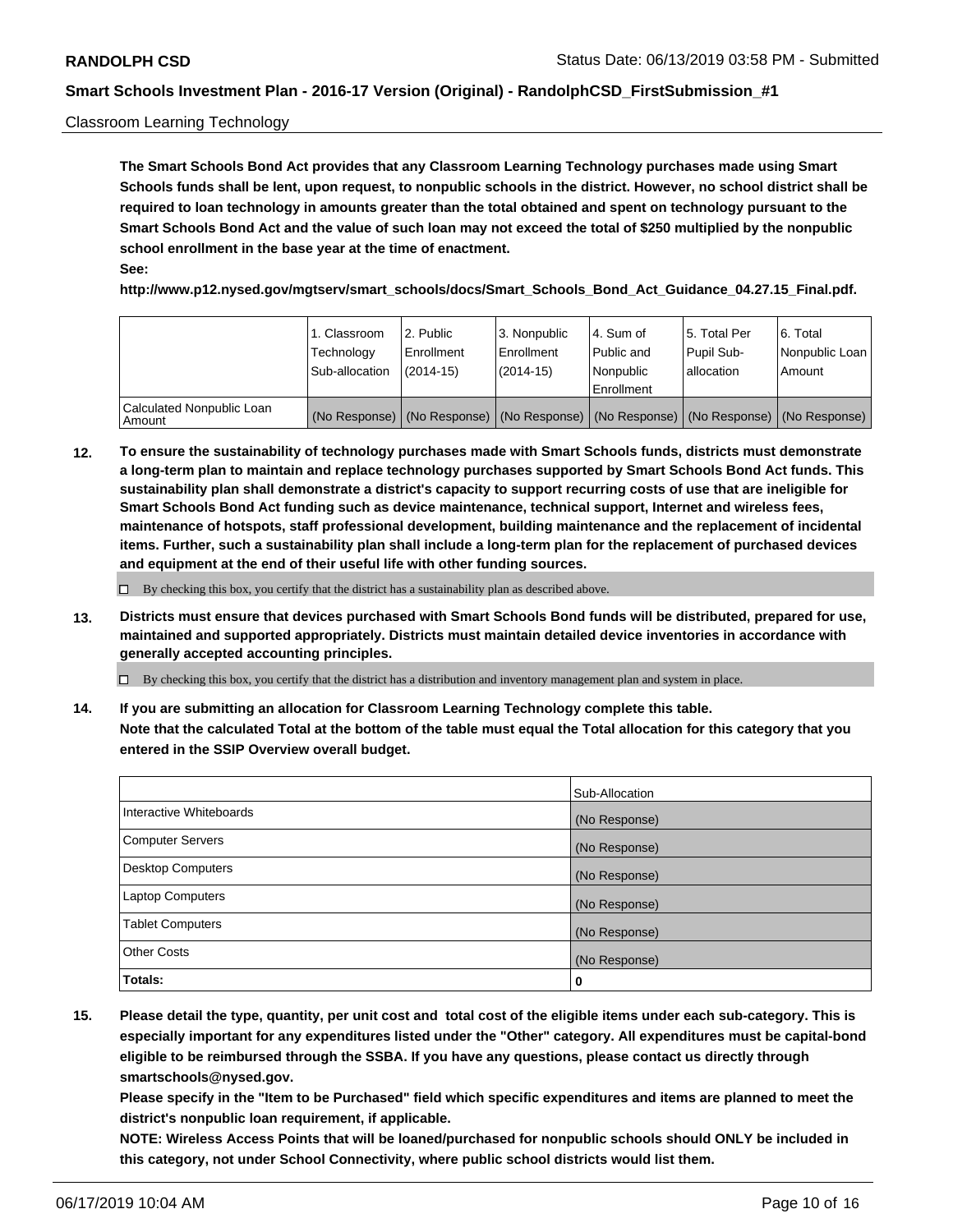Classroom Learning Technology

| Select the allowable expenditure | Iltem to be Purchased | Quantity      | Cost per Item | <b>Total Cost</b> |
|----------------------------------|-----------------------|---------------|---------------|-------------------|
| type.                            |                       |               |               |                   |
| Repeat to add another item under |                       |               |               |                   |
| each type.                       |                       |               |               |                   |
| (No Response)                    | (No Response)         | (No Response) | (No Response) | (No Response)     |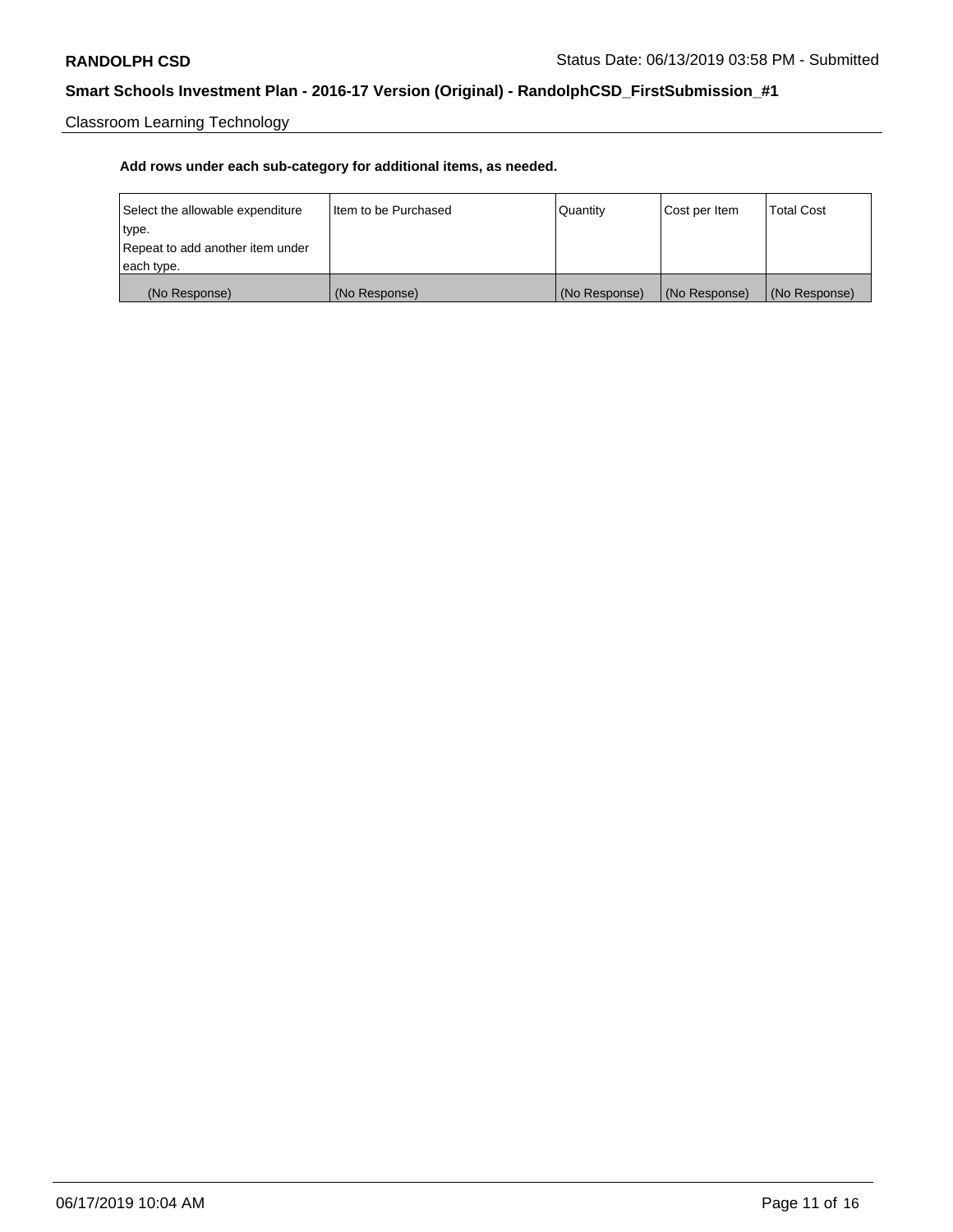#### Pre-Kindergarten Classrooms

**1. Provide information regarding how and where the district is currently serving pre-kindergarten students and justify the need for additional space with enrollment projections over 3 years.**

(No Response)

- **2. Describe the district's plan to construct, enhance or modernize education facilities to accommodate prekindergarten programs. Such plans must include:**
	- **Specific descriptions of what the district intends to do to each space;**
	- **An affirmation that pre-kindergarten classrooms will contain a minimum of 900 square feet per classroom;**
	- **The number of classrooms involved;**
	- **The approximate construction costs per classroom; and**
	- **Confirmation that the space is district-owned or has a long-term lease that exceeds the probable useful life of the improvements.**

(No Response)

**3. Smart Schools Bond Act funds may only be used for capital construction costs. Describe the type and amount of additional funds that will be required to support ineligible ongoing costs (e.g. instruction, supplies) associated with any additional pre-kindergarten classrooms that the district plans to add.**

(No Response)

**4. All plans and specifications for the erection, repair, enlargement or remodeling of school buildings in any public school district in the State must be reviewed and approved by the Commissioner. Districts that plan capital projects using their Smart Schools Bond Act funds will undergo a Preliminary Review Process by the Office of Facilities Planning.**

**Please indicate on a separate row each project number given to you by the Office of Facilities Planning.**

| Project Number |  |
|----------------|--|
| (No Response)  |  |
|                |  |

**5. If you have made an allocation for Pre-Kindergarten Classrooms, complete this table.**

**Note that the calculated Total at the bottom of the table must equal the Total allocation for this category that you entered in the SSIP Overview overall budget.**

|                                          | Sub-Allocation |
|------------------------------------------|----------------|
| Construct Pre-K Classrooms               | (No Response)  |
| Enhance/Modernize Educational Facilities | (No Response)  |
| <b>Other Costs</b>                       | (No Response)  |
| Totals:                                  | 0              |

**6. Please detail the type, quantity, per unit cost and total cost of the eligible items under each sub-category. This is especially important for any expenditures listed under the "Other" category. All expenditures must be capital-bond eligible to be reimbursed through the SSBA. If you have any questions, please contact us directly through smartschools@nysed.gov.**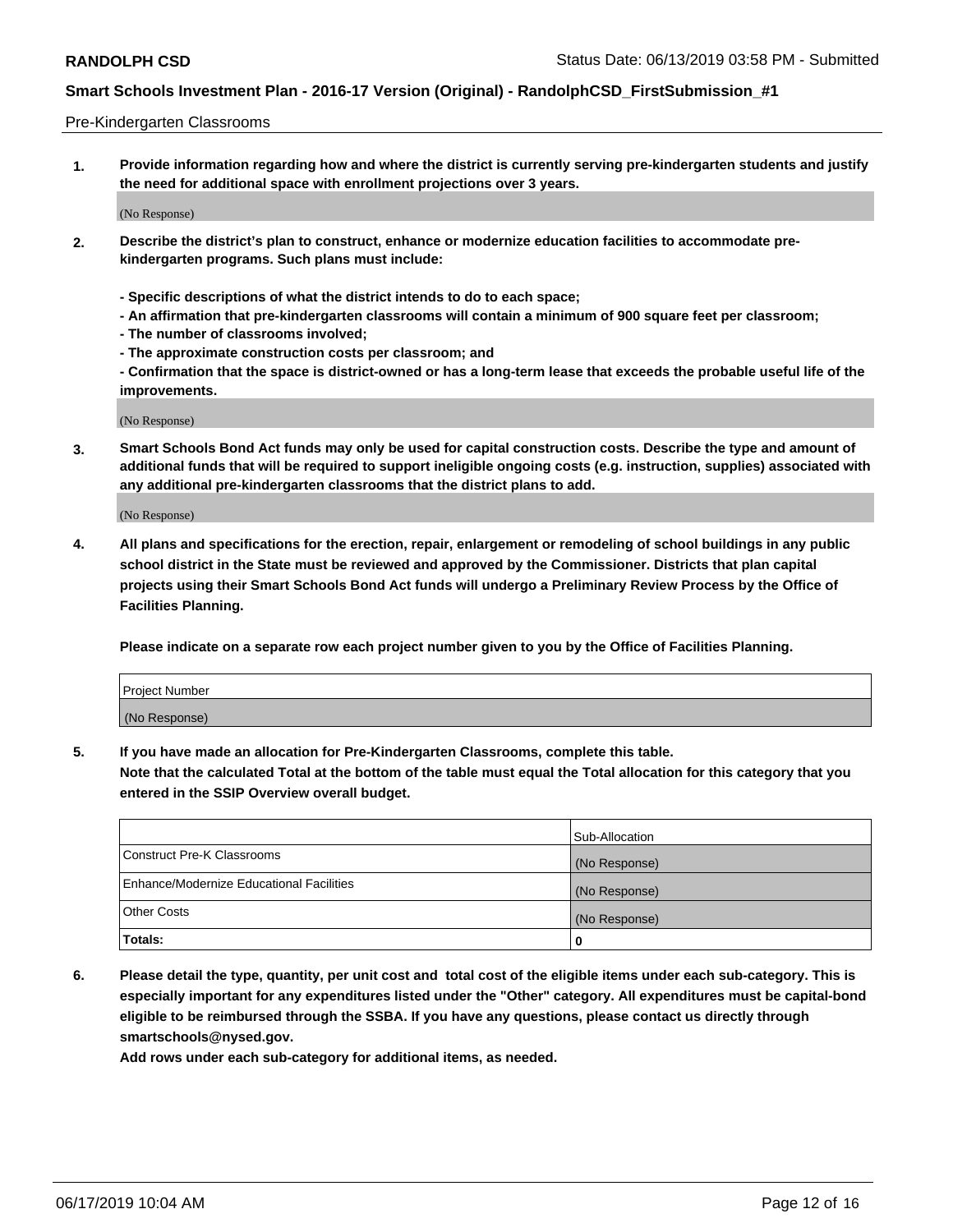Pre-Kindergarten Classrooms

| Select the allowable expenditure | Item to be purchased | Quantity      | Cost per Item | <b>Total Cost</b> |
|----------------------------------|----------------------|---------------|---------------|-------------------|
| type.                            |                      |               |               |                   |
| Repeat to add another item under |                      |               |               |                   |
| each type.                       |                      |               |               |                   |
| (No Response)                    | (No Response)        | (No Response) | (No Response) | (No Response)     |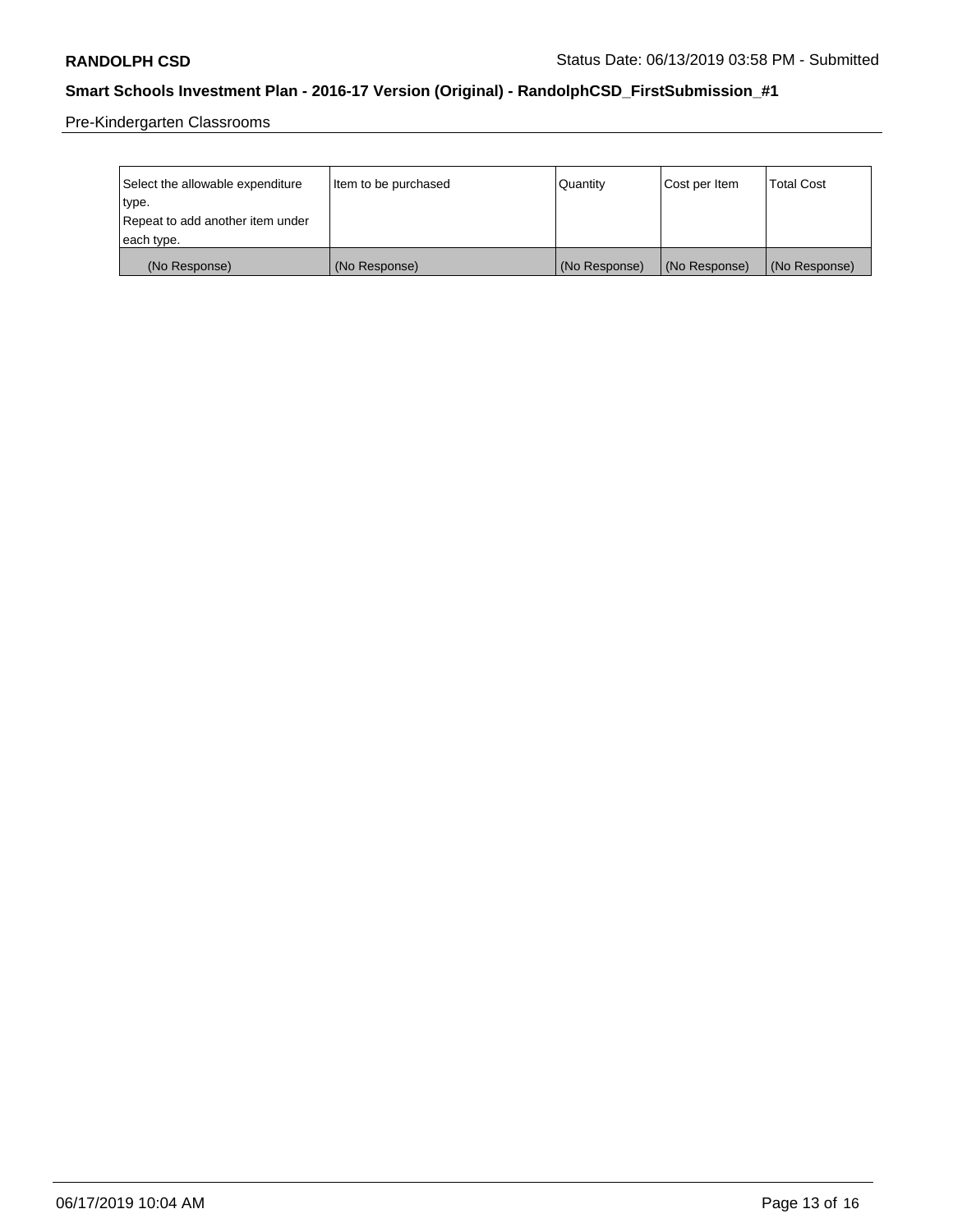Replace Transportable Classrooms

**1. Describe the district's plan to construct, enhance or modernize education facilities to provide high-quality instructional space by replacing transportable classrooms.**

(No Response)

**2. All plans and specifications for the erection, repair, enlargement or remodeling of school buildings in any public school district in the State must be reviewed and approved by the Commissioner. Districts that plan capital projects using their Smart Schools Bond Act funds will undergo a Preliminary Review Process by the Office of Facilities Planning.**

**Please indicate on a separate row each project number given to you by the Office of Facilities Planning.**

| Project Number |  |
|----------------|--|
|                |  |
|                |  |
|                |  |
|                |  |
| (No Response)  |  |
|                |  |
|                |  |
|                |  |

**3. For large projects that seek to blend Smart Schools Bond Act dollars with other funds, please note that Smart Schools Bond Act funds can be allocated on a pro rata basis depending on the number of new classrooms built that directly replace transportable classroom units.**

**If a district seeks to blend Smart Schools Bond Act dollars with other funds describe below what other funds are being used and what portion of the money will be Smart Schools Bond Act funds.**

(No Response)

**4. If you have made an allocation for Replace Transportable Classrooms, complete this table. Note that the calculated Total at the bottom of the table must equal the Total allocation for this category that you entered in the SSIP Overview overall budget.**

|                                                | Sub-Allocation |
|------------------------------------------------|----------------|
| Construct New Instructional Space              | (No Response)  |
| Enhance/Modernize Existing Instructional Space | (No Response)  |
| <b>Other Costs</b>                             | (No Response)  |
| Totals:                                        | 0              |

**5. Please detail the type, quantity, per unit cost and total cost of the eligible items under each sub-category. This is especially important for any expenditures listed under the "Other" category. All expenditures must be capital-bond eligible to be reimbursed through the SSBA. If you have any questions, please contact us directly through smartschools@nysed.gov.**

| Select the allowable expenditure | Item to be purchased | l Quantitv    | Cost per Item | <b>Total Cost</b> |
|----------------------------------|----------------------|---------------|---------------|-------------------|
| type.                            |                      |               |               |                   |
| Repeat to add another item under |                      |               |               |                   |
| each type.                       |                      |               |               |                   |
| (No Response)                    | (No Response)        | (No Response) | (No Response) | (No Response)     |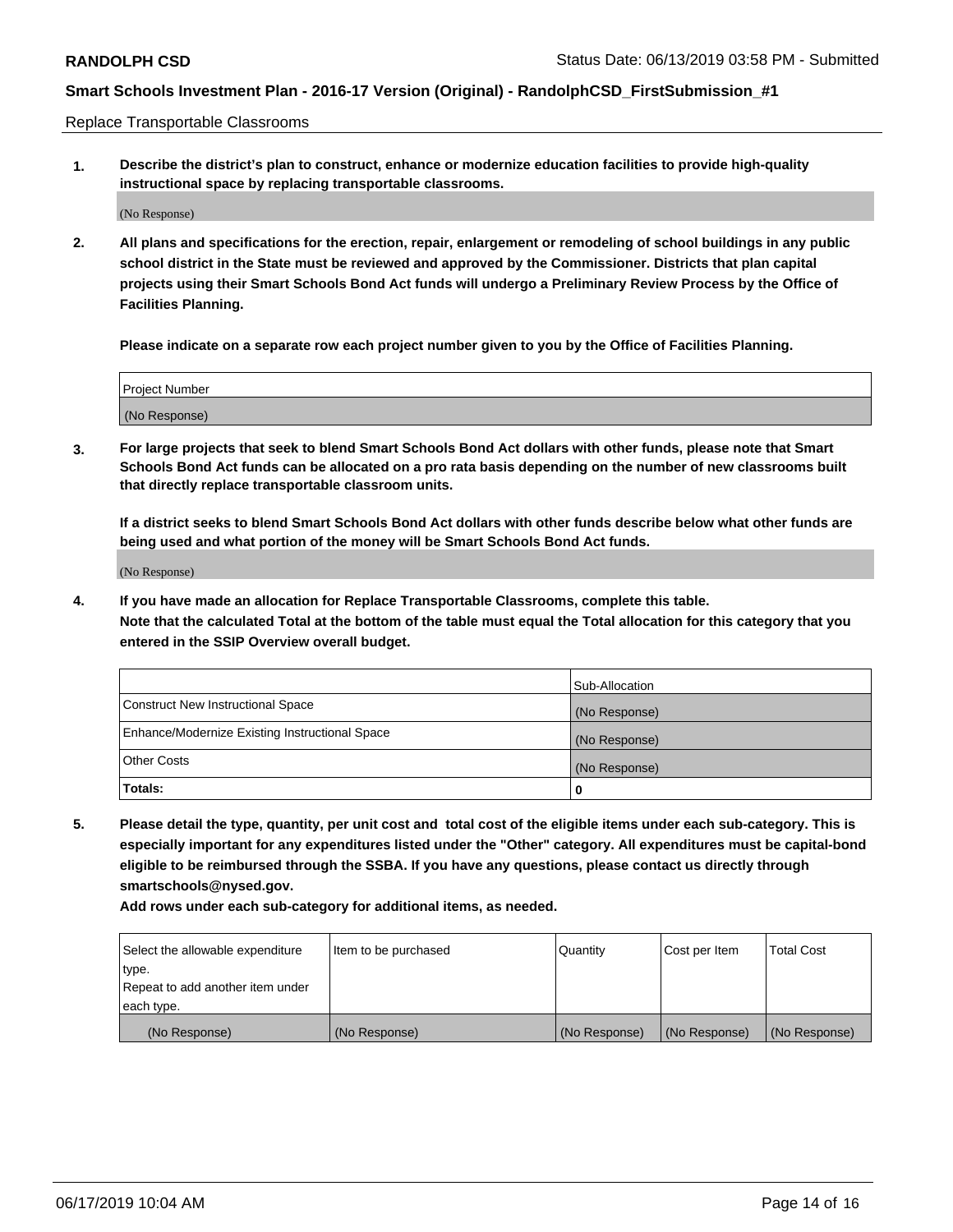High-Tech Security Features

**1. Describe how you intend to use Smart Schools Bond Act funds to install high-tech security features in school buildings and on school campuses.**

(No Response)

**2. All plans and specifications for the erection, repair, enlargement or remodeling of school buildings in any public school district in the State must be reviewed and approved by the Commissioner. Districts that plan capital projects using their Smart Schools Bond Act funds will undergo a Preliminary Review Process by the Office of Facilities Planning.** 

**Please indicate on a separate row each project number given to you by the Office of Facilities Planning.**

| <b>Project Number</b> |  |
|-----------------------|--|
| (No Response)         |  |

- **3. Was your project deemed eligible for streamlined Review?**
	- Yes  $\square$  No
- **4. Include the name and license number of the architect or engineer of record.**

| Name          | License Number |
|---------------|----------------|
| (No Response) | (No Response)  |

**5. If you have made an allocation for High-Tech Security Features, complete this table.**

**Note that the calculated Total at the bottom of the table must equal the Total allocation for this category that you entered in the SSIP Overview overall budget.**

|                                                      | Sub-Allocation |
|------------------------------------------------------|----------------|
| Capital-Intensive Security Project (Standard Review) | (No Response)  |
| <b>Electronic Security System</b>                    | (No Response)  |
| <b>Entry Control System</b>                          | (No Response)  |
| Approved Door Hardening Project                      | (No Response)  |
| <b>Other Costs</b>                                   | (No Response)  |
| Totals:                                              | 0              |

**6. Please detail the type, quantity, per unit cost and total cost of the eligible items under each sub-category. This is especially important for any expenditures listed under the "Other" category. All expenditures must be capital-bond eligible to be reimbursed through the SSBA. If you have any questions, please contact us directly through smartschools@nysed.gov.**

| Select the allowable expenditure | Item to be purchased | Quantity      | Cost per Item | Total Cost    |
|----------------------------------|----------------------|---------------|---------------|---------------|
| type.                            |                      |               |               |               |
| Repeat to add another item under |                      |               |               |               |
| each type.                       |                      |               |               |               |
| (No Response)                    | (No Response)        | (No Response) | (No Response) | (No Response) |